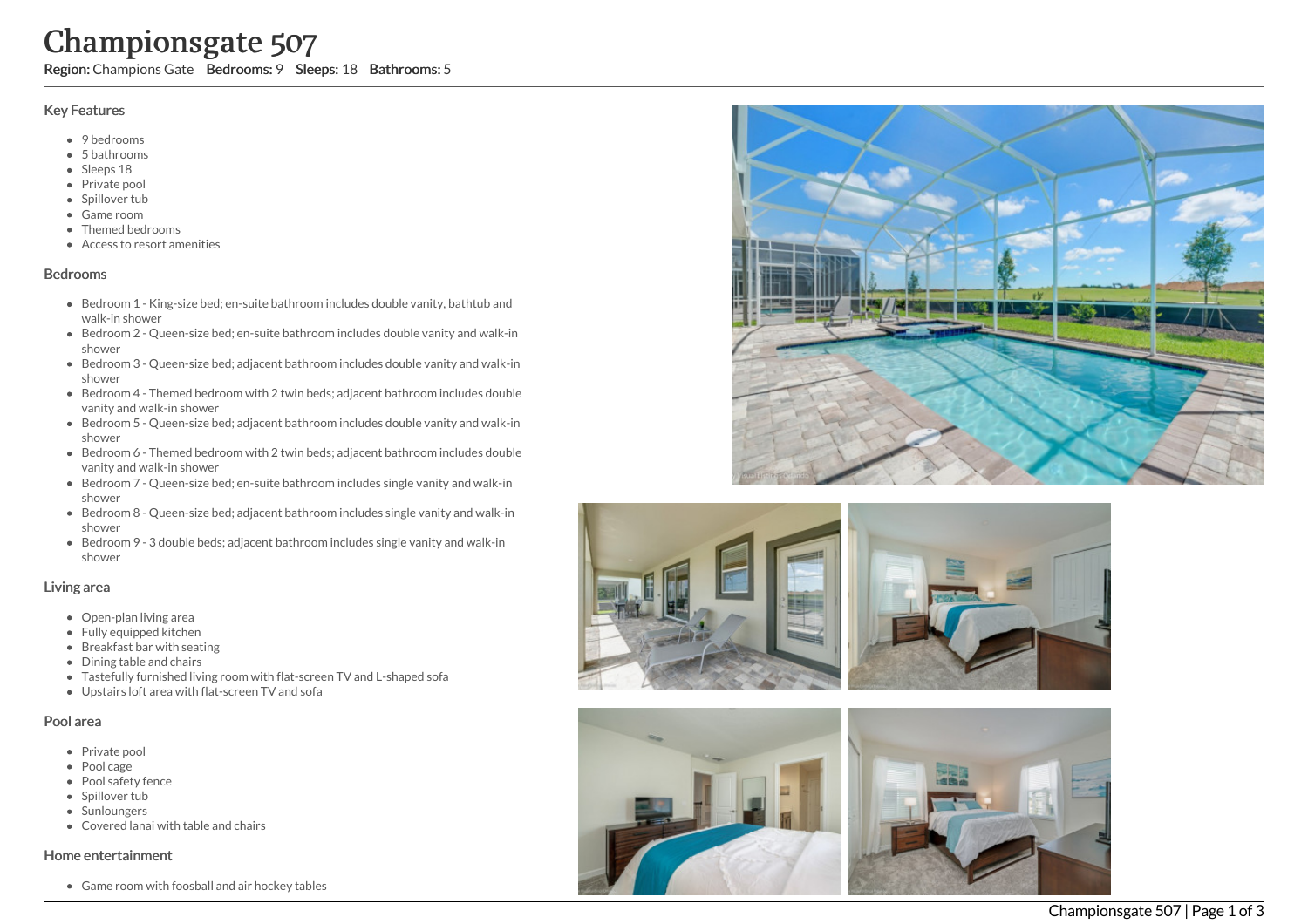#### General

- Air conditioning throughout
- Complimentary wifi
- Bedding and towels included
- $\bullet$  Private parking

# Laundry room

- Washer and dryer
- $\bullet$  Iron and ironing board

# Children's equipment available for hire

- Crib
- Stroller
- $\bullet$  High chair
- Pack and play

# Resort facilities

Ideally located close to many of Orlando A¢â,¬â,,¢s theme parks, Championsgate Resort offers a wide variety of fantastic amenities for the whole family to enjoy. Set within 900 acres, this luxury resort is home to an 18-hole championship golf course, a fully equipped gym, a games room and multiple sports courts. Guests can choose from a selection of swimming pools; kids will enjoy the waterslides and splash park whilst adults can float in the lazy river, or relax under a private cabana. An excellent retreat after a busy day at the parks, guests of Championsgate Resort will also have access to a movie theater, a range of shops and an impressive spa. There is also a great selection of restaurants and bars on site, including a poolside grill, a sports bar and the impressive clubhouse.

# Places of interest

- Golf courses 0 miles
- $\bullet$  Shopping mall 3 miles
- Disney World 8 miles
- Seaworld 17 miles
- Universal Studios 20 miles
- Legoland 25 miles